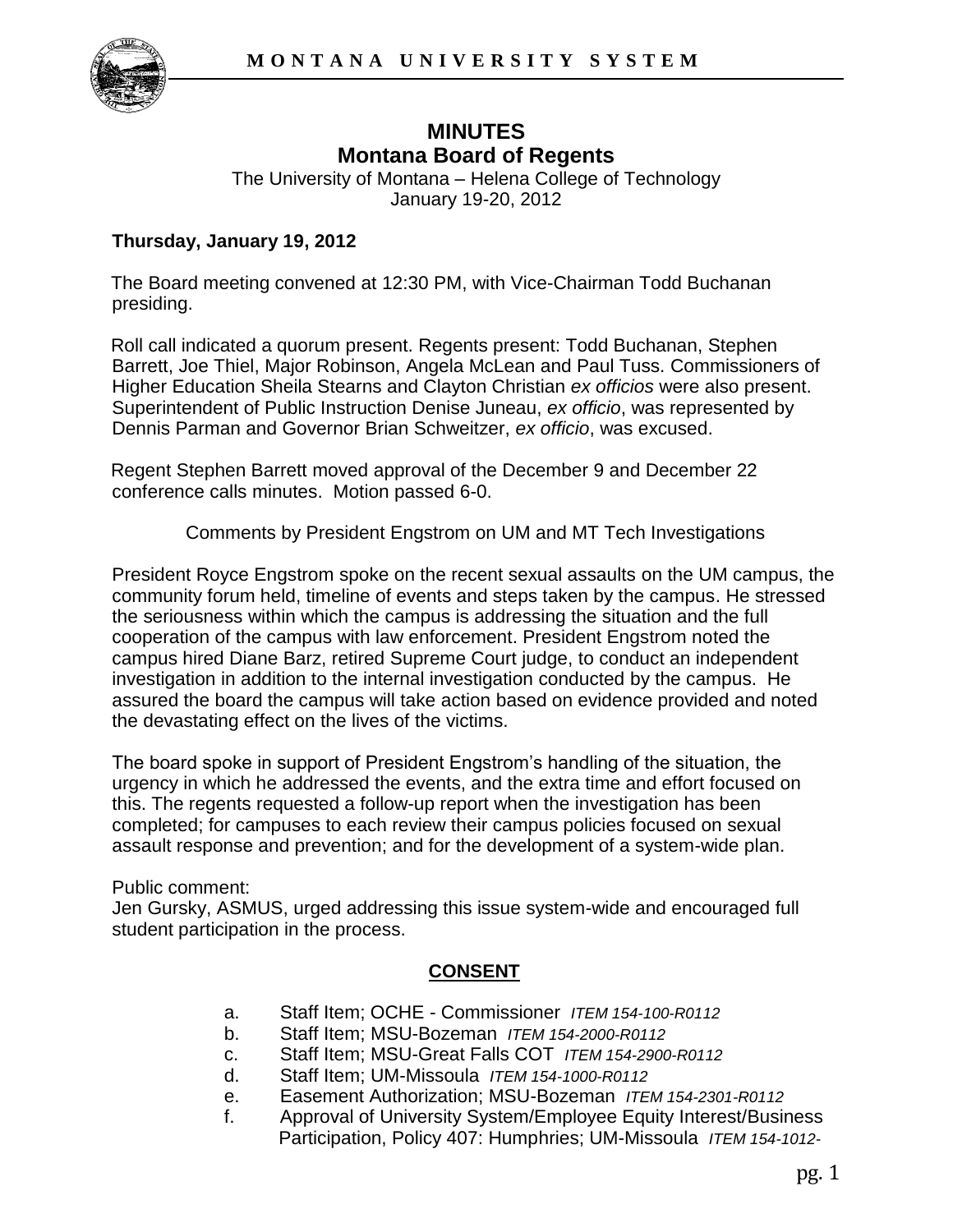

*R0112*

- g. Professor Emeritus of Journalism: Carol Van Valkenburg; UM-Missoula *ITEM 154-1002-R0112*
- h. Professor Emeritus of Soil and Water Quality: James W. Bauder; MSU-Bozeman *ITEM 154-2006-0112*
- i. Professor Emeritus of Soil Science: Clifford Montagne; MSU-Bozeman *ITEM 154-2007-R0112*
- j. Adoption of Policy 950.3, Bond Issue Tax Compliance Procedures; OCHE *ITEM 154-102-R0112*

Regent Buchanan addressed item a, the decision to recommend former Regent Clayton Christian as the new commissioner of higher education. He noted the search process and timeline involved in the decision. As the professional search consultant worked with the search committee to gather input on the qualifications for the commissioner, and attended listening sessions throughout the state, it became apparent that Clayton Christian met the criteria desired in a new commissioner. The search consultant noted consistencies in recommendations by the stakeholders, at which time she contacted Clayton Christian to recruit him as a candidate. Once Mr. Christian agreed to become a candidate, he resigned his position on the board and the search committee reviewed him as a potential candidate. Regent Buchanan noted integrity was maintained throughout the process.

Regent Barrett added that it would have been disingenuous and expensive to continue the search once the committee had identified Clayton Christian as a strong candidate.

Public Comment:

- Marvin Lansverk, faculty representative, spoke in support of Mr. Christian, while noting the uncertainty of the process and the lack of a national search.
- Jen Gursky, ASUM, urged student participation in searches and indicated support for Mr. Christian.
- Marco Ferro, MEA-MFT, spoke in support of Mr. Christian as the new commissioner of higher education.

Commissioner Stearns noted that national searches have been the exception, not the norm, for commissioners on a national basis. Campus CEO's spoke in support of Mr. Christian for this position and recognized the outstanding service by Commissioner Stearns.

Regent Barrett moved approval of consent agenda a-j. Motion approved 6-0.

Chancellor Donald Blackketter noted the situation on the MT Tech campus of a former employee making unauthorized grade changes for some students. Chancellor Blackketter, while protecting confidential information, provided background on how the infraction was discovered, assured the board that the campus has completed its investigation and is confident they have found all the changes that had been made. He is working with the academic standards committee and will hold an all-campus meeting to discuss academic standards. He noted that he had immediate communication with President Engstrom and the commissioner. Chancellor Blackketter said the integrity of the institution will not be compromised by the action of a few students.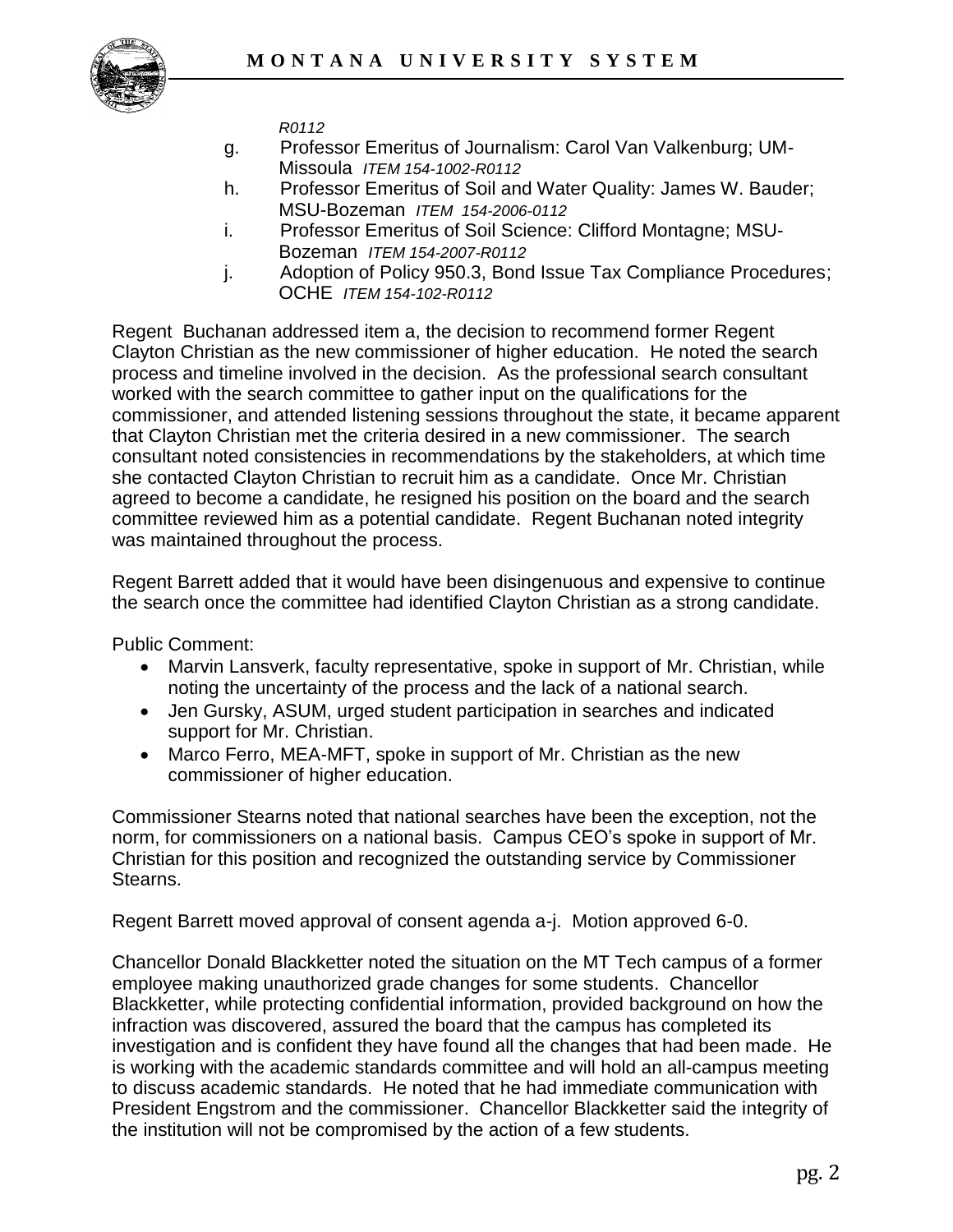

The board expressed appreciation for the communication and actions taken. **ACTION**

a. New Stadium Lights; UM-Missoula *ITEM 154-1009-R0112*

President Engstrom noted this will be funded through an Intercap loan and will allow more flexibility in games and practice schedules. He assured the board that student fees will not be used for the payment of the loan.

b. Energy Performance Contract; MSU-Bozeman *ITEM 154-2005-R0112* 

President Waded Cruzado noted this request is to fulfill obligations of an energy performance audit and has had strong student support. Terry Leist, interim vice president for finance, explained this request for authority is to execute 50 projects that were recommended by the energy audit and that will be funded by loans secured through the Board of Investments. Mr. Leist estimated energy savings of \$370,000 per year. He noted that no student fees or tuition will be used to fund the projects or be used for the repayment of the loan.

Regent Robinson moved approval of items a & b. Motion passed 6-0.

## **INFORMATION**

- a. College!Now Update
	- Draft Comprehensive Two-Year Mission Plans: MSU-Billings COT; MSU-Great Falls COT; UM-Helena COT; MT Tech COT; and UM-Missoula COT

Deputy Commissioner John Cech, OCHE, noted the comprehensive mission plans submitted by each of the two-year colleges of technology, with the expectation that the final plans are to be integrated into each campus's strategic plans. Dr. Cech is also working with the Gallatin College Program, Bitterroot College Program, MSU-Northern and UM-Western campuses on baseline analysis and on mission expansion. He noted significant community interest throughout the state, including tribal college participation.

> • Update on December 15-16 Two-Year College Rebranding Summit Outcomes – Cech/Groseth

Dr. Cech noted large participation at the December summit and set the framework for the next steps.

- Update on Planning Inclusion for MSU Gallatin College Programs, UM Bitterroot College Program, and Two-Year Programs at MSU-Northern and UM-Western
- b. Bitterroot College Program

Provost Perry Brown, UM-Missoula, noted the expansion of course offerings at the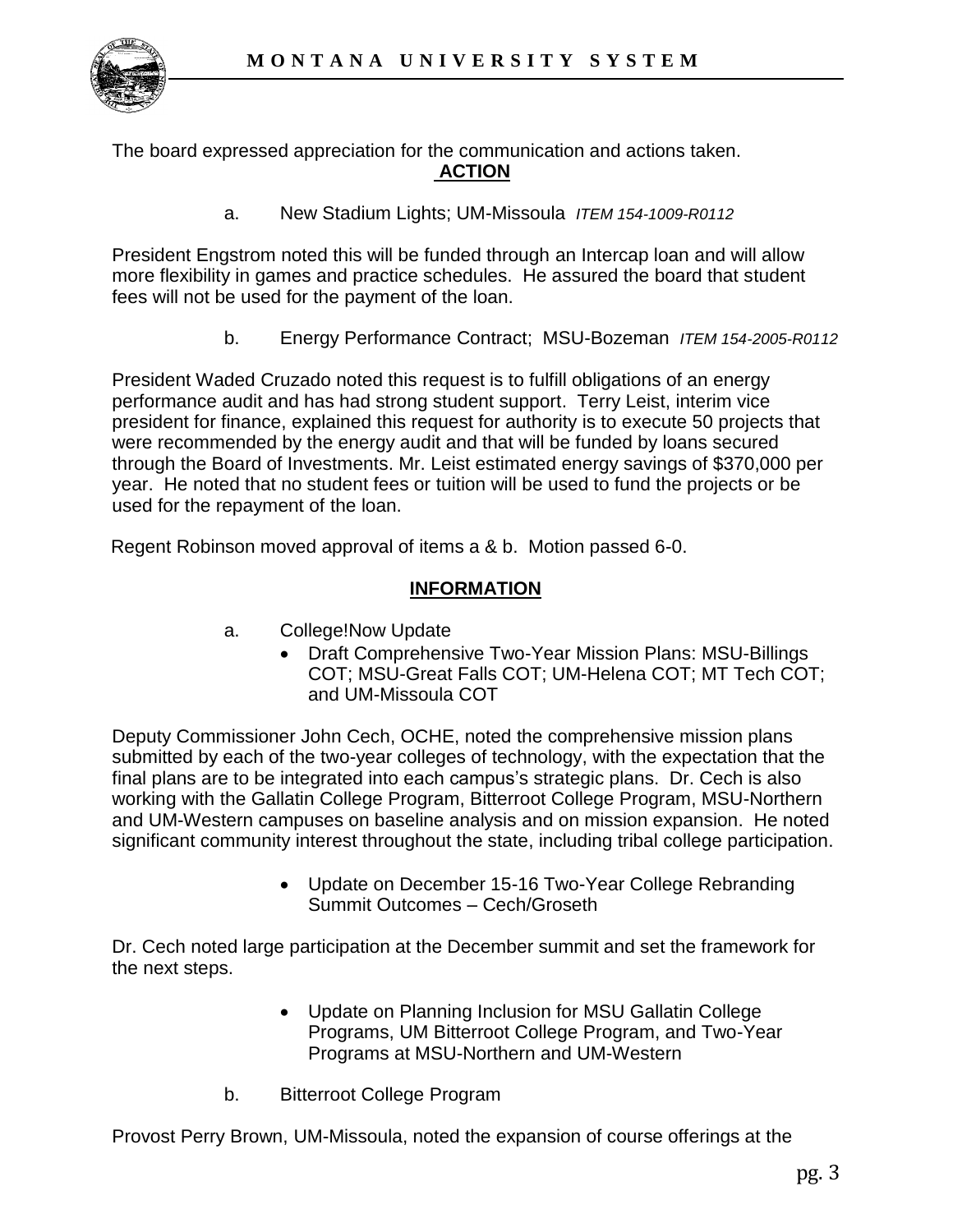

Bitterroot College Program in response to increased enrollment. Provost Brown said UM has developed a draft strategic plan for the Bitterroot College Program. Commissioner Stearns noted this program is a matter of keeping a promise made to the Bitterroot community.

c. Athletic Reports

Director of Planning and Budget, Frieda Houser, noted the summaries posted by campuses and by sport for 2011 and the budget for FY2012.

d. Family Education Savings Program (FESP) Initiatives; OCHE

Regent Buchanan noted this incentive initiative is part of the effort to enhance college affordability and accessibility in Montana. He urged support for this initiative, which has the recommendation of the FESP oversight committee.

- e. Level I Memorandum
- f. Level II Memorandum for action at March BOR meeting

Deputy Commissioner Sylvia Moore noted that the Level I Memorandum is approved in the commissioner's office and that the Level II Memorandum is for action at the March BOR meeting.

> g. BOR Policy 401 and 404 Research Reports; MSU-Bozeman and UM-Missoula

Deputy Commissioner Moore noted that Congress no longer allows federal earmarks, but campuses decided to report agency contracts. The Policy 404 report addresses the facilities and administration revenues and expenditures for the campuses.

Associate Commissioner Tyler Trevor referenced the role of research and development in the MUS Strategic Plan, with two objectives: to increase research and development and to increase technology licenses with Montana businesses. System initiatives include "Montana Science Serving Montana Citizens," which is a statewide plan to identify priorities in the allocation of resources to research enterprises; and EPSCoR, which is sponsored by grants from the National Science Foundation, to promote the development of science and technology infrastructure for the purpose of advancing economic growth.

Public Comment:

- Marvin Lansverk, faculty senate, noted pride in the research activities on the campuses.
- h. Student Health Insurance Plan

Director of Benefits, Connie Welsh, OCHE, provided an update on the current (fully insured) student health insurance program. As of fall of 2011, the claims costs in that plan were exceeding the revenue. Because of this, there will need to be premium increases in the plan. Director Welsh said there has been a change in the profile of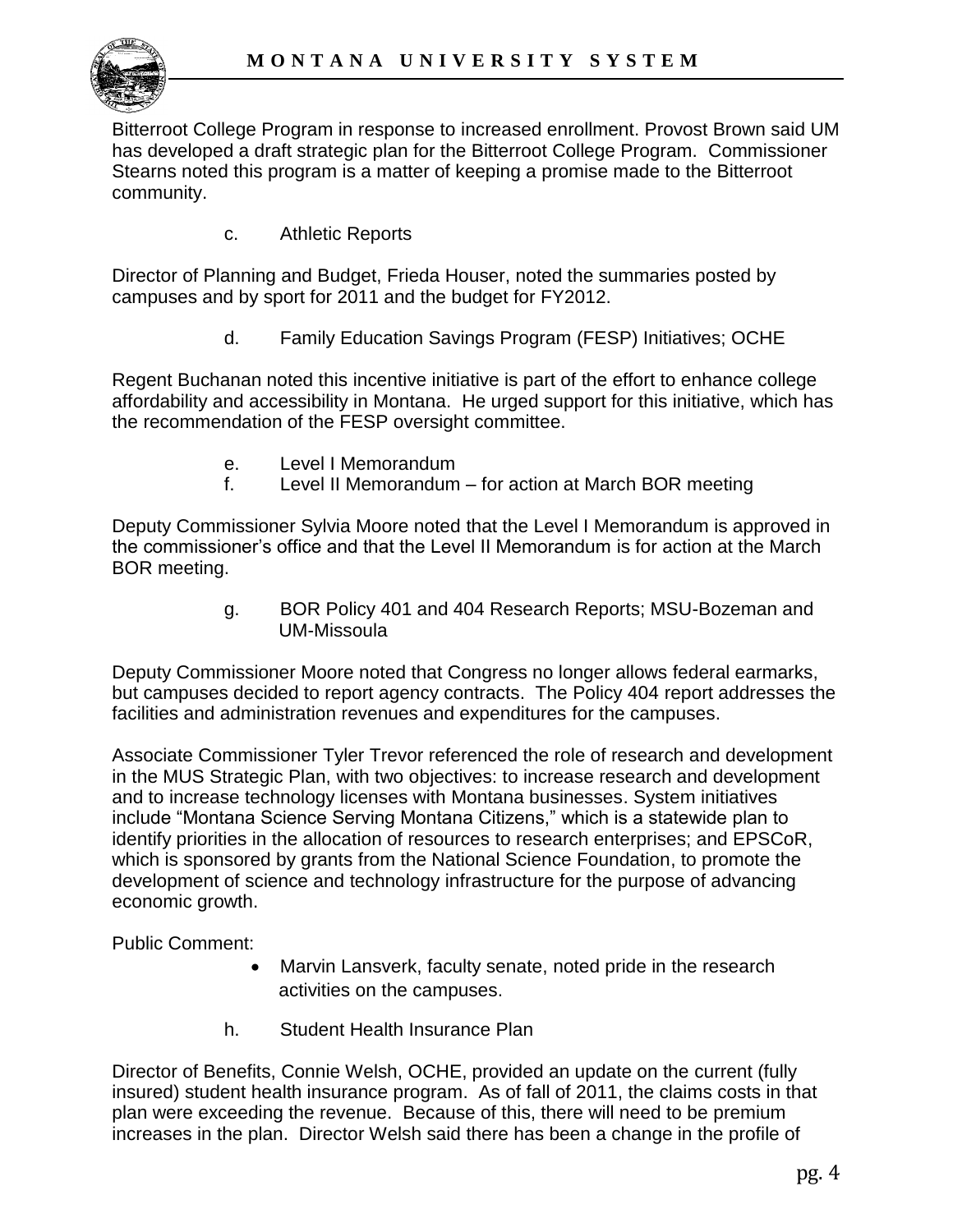

students using the program. They also saw an increase of people between the ages of 30-40 years of age joining the plan, with some students taking one or two courses possibly to be included in the insurance coverage.

Regent Angela McLean requested follow-up discussions on this issue.

## **Election of Officers**

Vice Chairman Buchanan noted the vacancy in the position of Board of Regents chair and stated he had decided not to be a candidate. Regent Barrett nominated Regent Angela McLean as chair of the Board. Motion passed 6-0. Regent Todd Buchanan will remain vice chair of the Board.

Public Comment:

Jen Gursky, ASUM, spoke in support of Regent McLean's nomination as chair of the board.

## **Regents' MUS Strategic Planning Discussion**

a. Graduate Education - Strategic Plan Goal & Dashboard Indicator

Deputy Commissioner Moore noted the upcoming Higher Education Summit to be held on February 14 entitled: *Enthusiastically Engaging Our Campus Communities in an Era of Challenges* that will be held at the MSU-Bozeman campus.

Associate Commissioner Trevor noted the Graduate Education portion of the MUS Strategic Plan. The goal is to expand graduate education capacity and opportunities in order to increase the educational attainment of Montanans, to grow the research and development enterprise, and to maintain a strong concentration in degree attainment in science and math programs.

b. Graduate Education Update

Provost Perry Brown, UM, and Dr. Carl Fox, Dean of Graduate School, MSU-Bozeman, gave a presentation entitled Graduate Education National Perspectives. They noted the profile of today's graduate students and that the major barrier to graduate education is financially-related due to the lack of federal support for graduate education. The national emphasis is focused on careers and jobs following graduate education. Provost Brown and Dr. Fox noted the types of graduate programs at MSU and UM campuses.

Provost Brown and Dr. Fox highlighted Montana University Graduate Schools (MUGS), which is a result of a collaborative process including: collaborative recruiting, faculty participation across MUGS universities, collaborative graduate programs, access to courses across the MUS, single, common application and doctoral student internships. MUGS allows students to take individual courses from other campuses. They stressed that graduate assistantships are a key component of their education and are necessary in order to compete nationally with other programs.